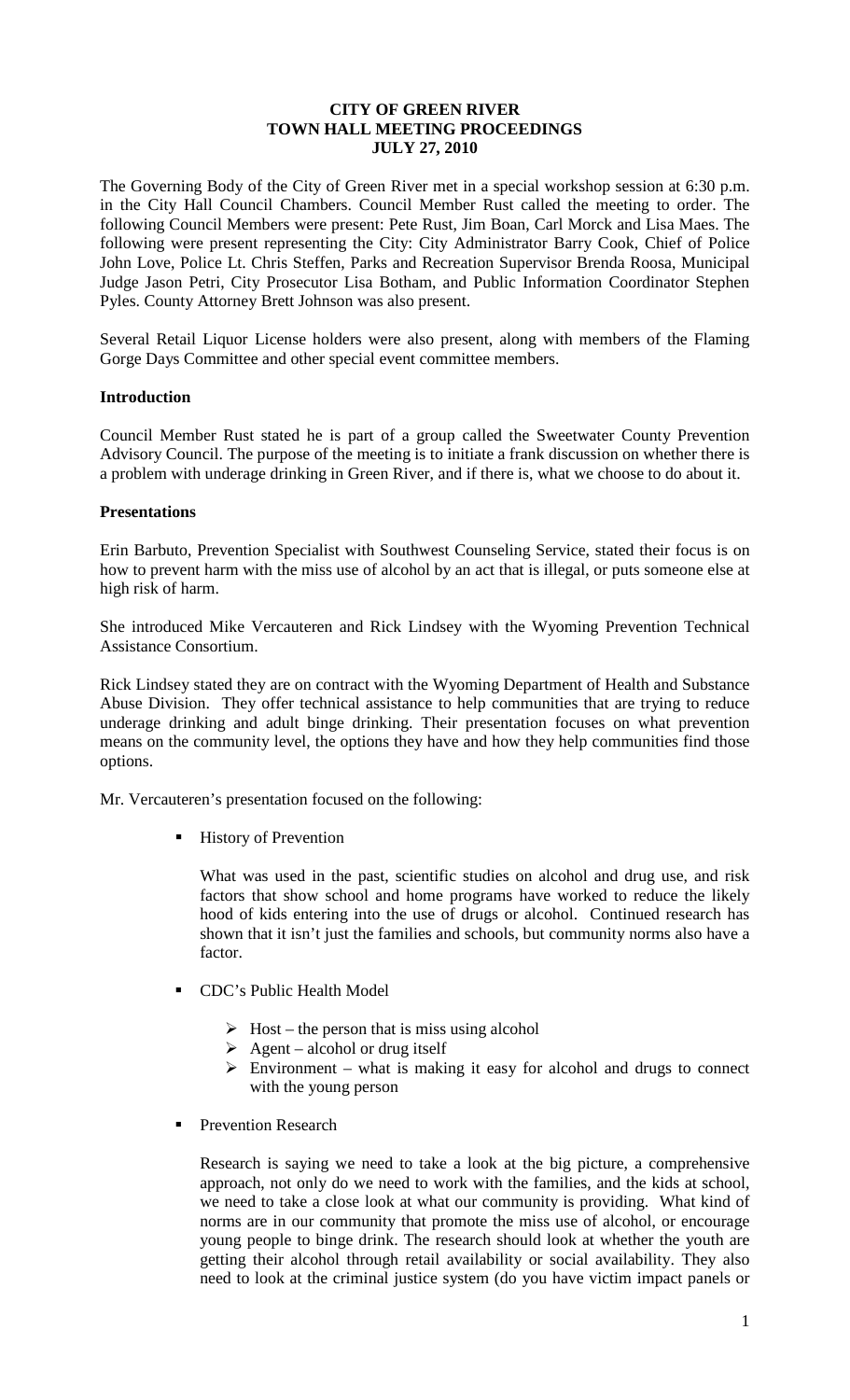drug courts), and how alcohol is promoted in the community – happy hours, advertising near schools. What are the communities telling their kids about alcohol use  $-$  a parade where people are drinking on the floats, public drinking that indicates that is the way to have fun as an adult.

Mr. Lindsey continued the presentation, and noted they were bound by a federal grant to only talk about environmentally evidence based strategies. They couldn't talk about anything that hadn't been researched or data driven that didn't show if you use the strategies it will change the needle in terms of reducing underage drinking.

> Evidence-based Strategies (the "blue print") – what research has shown to be effective in changing the community environment.

Everything on the blue print works, it helps a community see what they can do, policy wise, to bring change in a community, what is workable, what is tolerable, what people will accept. So, it's a matter of making a decision to change things in the community.

- $\triangleright$  Retail Availability Changes mandatory responsible beverage service training, compliance checks, restrict outlet density, happy hour restrictions, warning signs posted at retail establishments.
- $\triangleright$  Criminal Justice making it more effective which can mean youth courts, drug courts, victim impact panels, effective DUI campaigns, zero tolerance laws, and youth diversion programs.
- $\triangleright$  Community Norms alcohol restrictions at community events: a separate area like a beer garden where adults drink, wrist bands, use of different cups for alcohol and non-alcohol beverages.
- $\triangleright$  Social Availability use of the Wyoming social host liability law, party patrols, create anti-DUI campaign—create a perceived risk that if you drink and drive you will get caught.
- > Promotion
- Strategic Prevention Framework
	- $\triangleright$  Needs Assessment hard core data that exists in terms of what is happening in terms of alcohol in any community, to find out what the causal areas are that are causing the biggest problems in the community.
	- $\triangleright$  Capacity means you have people who care about the issue and are willing to do stuff. You have a coalition, members of city council, law enforcement people, and people from school boards. The more people that are willing, the greater the capacity to get something done.
	- $\triangleright$  Planning Mr. Lindsey and Mr. Vercauteren can come in and help after the community has done the needs assessment and has the people who are willing to do the work. They help the community look at all the possibilities from the blue print. They facilitate the discussions on all the possible options the community has, and then narrow's them down to what the community thinks is do able.
	- $\triangleright$  Implementation they set down with a calendar and decide what needs to be done when, so there is an informed plan to get the final result.
	- $\triangleright$  Evaluation need to know if it worked or not.

Research is showing the more environmental strategies that can be implemented in a community, the more impact it has.

# **Discussion**

Council Member Rust stated the discussion is about eliminating excessive drinking that causes harm to others and eliminating underage drinking. It is not about implementing ordinances, or restricting bars. It is identifying whether we have a problem that is affecting our kids first and foremost and what we can do about it.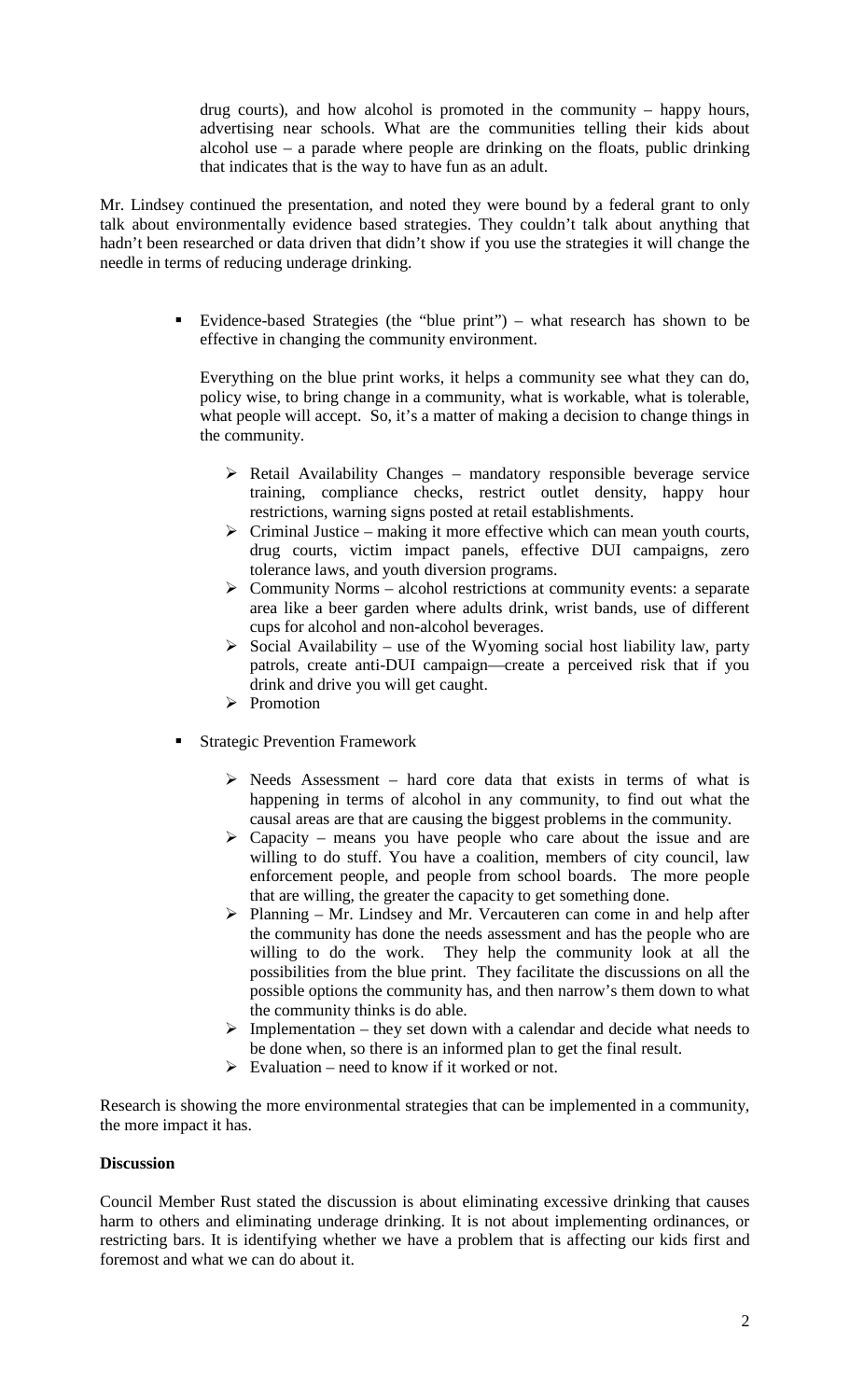Responding to a request from Council Member Boan, Chief Love stated they had six juvenile citations during Flaming Gorge Days this year, last year it was fourteen. Out of the twenty arrests all of them were adults. He believes the added security has helped. They had more arrests total, but less of them were underage.

Since October 1, 2009, they had five minors in possession, four contributing to a minor, and forty underage consumptions. They have a pretty aggressive patrol force for DUI's. Statistically, over the last two years, they haven't caught any 15, 16, or 17 year olds, which he thinks is a good thing.

Chief Love noted they do alcohol and tobacco compliance checks which is funded by the Chiefs and Sheriffs Association, twice a year. They have an underage drinking grant which will provide overtime money to spend on extra patrols for the social hosting type events.

County Attorney Brett Johnson feels there is a significant problem with underage drinking parties at houses in Green River, some are hosted by parents. He sees the results, sexual assaults, fighting or aggravated assault and battery, and DUI's. He suggested that parents who are leaving town go to the police department and give them permission to search their house if there is a loud party in the home while they are gone. If an underage person is stopped for drinking and there are other underage people in the car, the parents of those riding in the car should also be notified.

He noted a youth risk behavior survey is given regularly through the schools and the results are frightening. The underage drinkers are not getting the alcohol from the bars; they are getting it from their parents, or friends. The county court system has implemented youth diversion programs, and impact panels. They are working, but they need to do a lot more.

Michelle Marshall with the Ponderosa Bar stated the local retailers use the TIPS training. She noted the taxi service in Green River is very slow, and recommended the "Dad Rides" program be implemented again, or to get some kind of taxi service that could help to prevent DUI's.

Tom Nomis with the Red Feather feels things are as smooth as they can be with the laws that are in place. He doesn't have the problems with drunks that he used to have. He doesn't know how they are going to stop someone who is twenty-one from purchasing beer and then giving it to someone who is underage. He feels the bigger problem is the illegal drugs and they are all over the place.

Dave Johnson, from the Flaming Gorge Days Security Committee, stated they have been trying to get a handle from square one on underage drinking. They had extra security this year. He had the security randomly I.D. people whether they were banded or not. If the security saw a potential problem they dealt with it right away, and handed people over to the local police department. The committee will continue to move forward with the same in the future.

Chris Ortega with the Red Feather feels the bar owners do what they can, but she believes it starts at home, so maybe a meeting with parents would be a better place to start.

Council Member Rust stated he had expected a bunch of concerned parents to show up to the meeting because of the things that have been going on in the schools. He didn't expect a bunch of folks who make their living in bars. He thinks the wrong message got out. The bar owners were invited because we need their input, because they have a unique perspective that could help.

Barbara Loucks from the Embassy stated they showed up because they received a letter that left them with the impression Green River was going to follow the path of Rock Springs with the police department being able to come in and do checks. She doesn't think they need any more laws or rules to adhere to. They do a real good job of governing and monitoring themselves. She doesn't believe Green River has an underage drinking problem, but if they want to address the issue they need to start at home.

Council Member Rust stated this is the complete opposite of following Rock Springs. He had expected to see school district people, school counselors, D.A.R.E. officers, representatives from the court system, juvenile probation, and the medical profession that do believe there is a problem. Without the people who deal with underage drinking or the harm done by excessive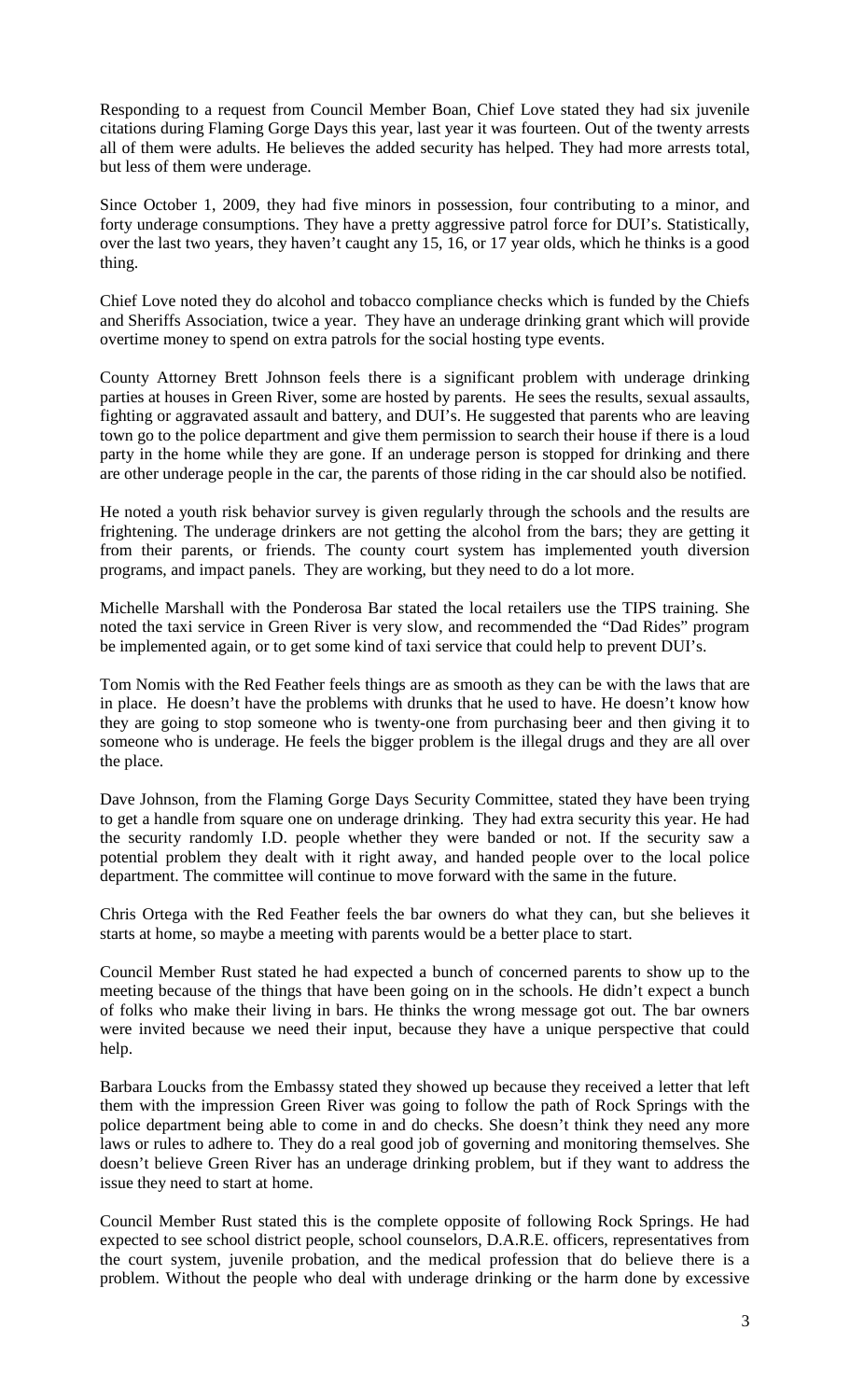adult drinking on a daily basis, we don't know if there is a problem. He feels a town hall meeting is a discussion with all of the members of the community. Clearly the home and school are the environments that needed to be represented, and they aren't here.

Ms. Loucks feels they need to address some problems they are having with a local business license holder, and to get the Dad Rides back.

Council Member Boan stated the notification wasn't limited to liquor retailers. It went out to schools, parents, social service people, and several others. He is disappointed there weren't parents and people from the schools present. The meeting wasn't about regulating the bars, the problems isn't about the retailers, though he appreciates their coming and their input. He doesn't know how to get people to come to a meeting if they aren't interested. The council is doing everything they can to find out if we have a problem, and if we do how to address it.

Council Member Maes stated she agreed with Ms. Marshall and Ms. Loucks on getting the Dad Rides again. It was a great thing that allowed people to leave their car and get home safely. She believes kids are going to drink no matter what, and it is up to the parents to know where their kids are and who their friends are.

Council Member Rust noted two years ago there was a meeting held at Southwest Counseling, and at that time, every single person that is on the email list for the notification of the this meeting were at that meeting. The point of the meeting was Sweetwater County, Rock Springs and Green River is leading the nation, relative to our size, in a number of statistics that are not statistics that we as parents should be proud of. A key point was if somebody doesn't do something about it, nothing will happen.

Council Member Morck asked how we could get people to come. Ignoring something doesn't make it go away. How are they going to get them to think about it and come out and discuss it?

Jeff Stout with the Wild Horse Saloon and Club 86 stated, with all due respect, that a couple of years ago the smoking ordinance got passed when they didn't show up. So, the council will start seeing them at town meetings especially if it has to do with alcohol.

Teresa Wire, a nurse from Community Nursing, stated she does home visits and one of the common questions she gets from women that are under twenty one, is, "how long do I have to stop breast feeding if I go out and have drinks with my friends?" She gave another example of a fifteen year old who had walked drunk all the way from Jamestown to her home, to see her nephew, and passed out in her back yard. The parents were upset because she called 911 and the ambulance. These types of incidents are what brought her to the prevention advisory council.

Brett Johnson noted Sweetwater County is one of the highest in the nation for teen pregnancies, suicide, and underage drinking. We have an unbelievable drug problem. To answer Council Morck's question, some young person dies, and then somebody decides to do something about underage drinking. The problem is the kids are dying but nobody is doing anything about it. He suggested the youth risk survey be posted on the city website, so people could get an idea of how huge the problem is in Green River. It is turning kids lives into lives of misery, of crime, of addiction, broken marriages, aggravated assault and battery, rape and everything else the courts deal with on the other end. There are no easy answers.

Council Member Boan noted the community has to admit we have a problem with undisputable information from the experts. If the professionals would have shown up and said we have a problem and why, it would have been the headline in the newspaper tomorrow morning. He believes we have a problem and that is why he attended the meeting. He doesn't know what the source of the problem is. He relies on the experts to give him that information. Without it he can't make a decision on what to do.

Council Member Morck felt each individual has a responsibility to chip away at the problem when they see it, and to converse to whomever it may be relevant to.

Laura Pizatto-Schmitt with Southwest Counseling noted there were some experts in the audience, as far as prevention and the techniques were concerned, with Mr. Vercauteren and Mr. Lindsey. She can't stress enough that if we can tap into the expertise of people who really know